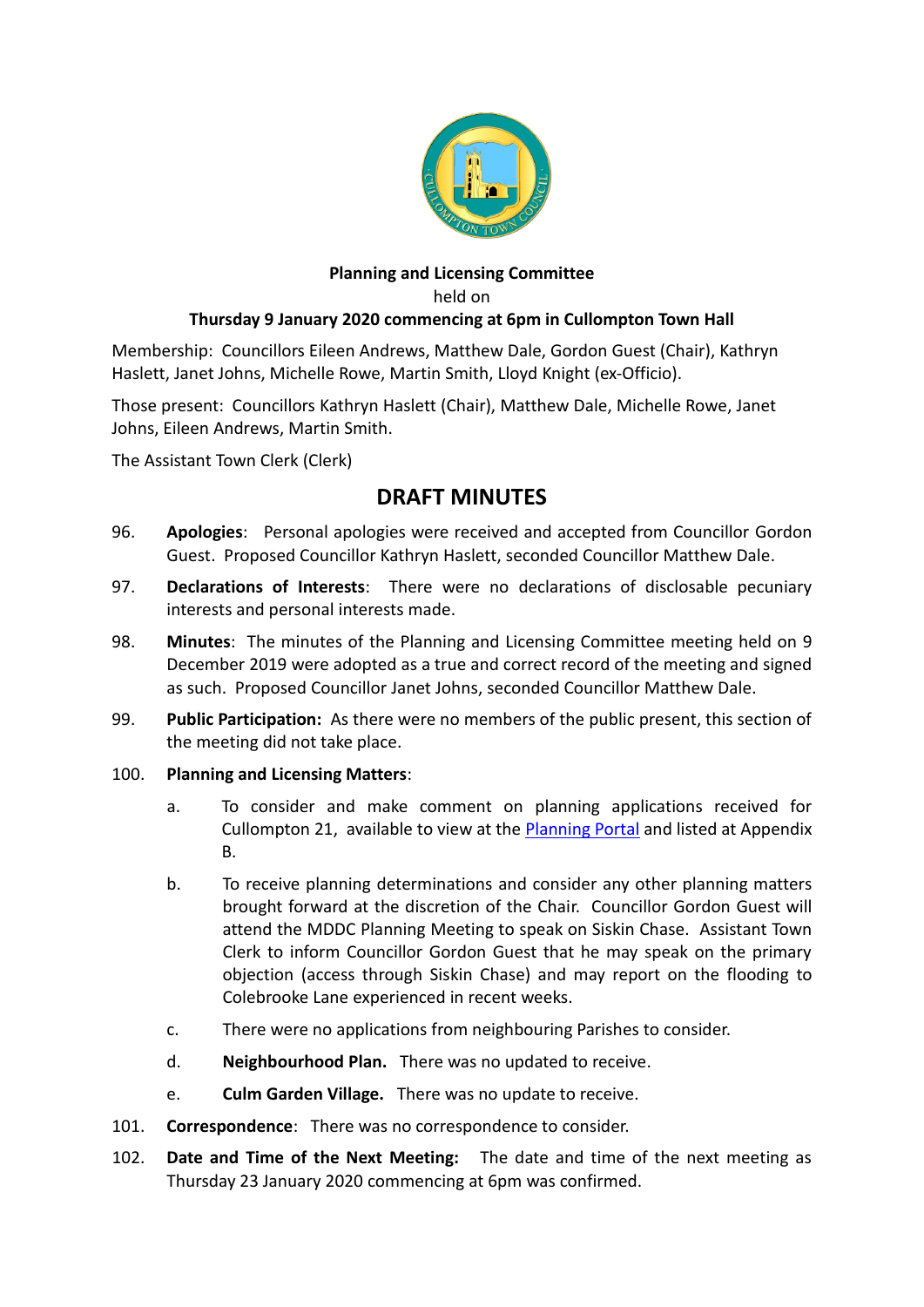## **PLANNING LIST FOR THE MEETING OF THE PLANNING AND LICENSING COMMITTEE ON 9 JANUARY 2020**

| Application<br>Number | <b>Expected</b><br><b>Decision</b><br>Level | Applicant                                                        | <b>Agent</b>                                                                       | Proposal                                                                                                                                                                                         | <b>Cullompton Town Council</b><br><b>Comment and Recommendation</b>                                                                                                                                                                                                                                                                |
|-----------------------|---------------------------------------------|------------------------------------------------------------------|------------------------------------------------------------------------------------|--------------------------------------------------------------------------------------------------------------------------------------------------------------------------------------------------|------------------------------------------------------------------------------------------------------------------------------------------------------------------------------------------------------------------------------------------------------------------------------------------------------------------------------------|
| 19/02060/FULL         | <b>DEL</b>                                  | Mr William Elworthy,<br>Faraway, Otterton,<br>Budleigh Salterton | Mr Matthew Farmer, MF<br>Architectural Services, 8<br>Woodbury View,<br>Broadclyst | Change of use of land from agriculture<br>to garden and erection of detached<br>garage at Lower Colebrooke Farm<br>Lower Colebrooke Cullompton.                                                  | Recommend grant permission.<br><b>Proposed Councillor Eileen</b><br>Andrews, seconded Councillor<br>Janet Johns.                                                                                                                                                                                                                   |
| 19/02038/FULL         | <b>DEL</b>                                  | Mr Andy Oakes 29<br>Clover Drive<br>Cullompton                   | Mr Matthew Farmer, MF<br>Architectural Services, 8<br>Woodbury View,<br>Broadclyst | Erection of storage building and<br>polytunnel (Revised Scheme) at Land<br>at NGR 300615 105728 ((South of<br>Horseshoe Barn) Colebrooke Lane<br>Cullompton.                                     | Recommend grant permission.<br>Proposed Councillor Matthew<br>Dale, seconded Councillor<br>Michelle Rowe.                                                                                                                                                                                                                          |
| 19/02058/MOUT         | <b>DEL</b>                                  | Mr J C Hill C/o Agent                                            | Mr Alex Graves, PCL<br>Planning Ltd, 13A-15A<br>Old Park Avenue, Exeter            | Outline for the erection of 90<br>dwellings together with associated<br>infrastructure and other works at Land<br>and Buildings at NGR 301165 107721<br>(North of Trumps Orchard)<br>Cullompton. | $\parallel$ Refer to the Full Council for<br>consideration. Proposed<br>Councillor Kathryn Haslett,<br><b>Seconded Councillor Eileen</b><br>Andrews.                                                                                                                                                                               |
| 19/02144/FULL         | DEL                                         | Mr Sivlal<br>Manor House Hotel<br>4 Fore Street                  | Stephen Bryant<br>26 Marguerite Road<br>Tiverton                                   | Erection of commercial unit (B1) and<br>rebuild boundary walls at Land at NGR   A late night take-away food outlet<br>302042 107254 (rear of 20 Fore<br>Street), The New Cut, Cullompton         | Recommend grant permission<br>with the proviso that it remains a<br>$\,$ commercial unit with minimal<br>$\parallel$ effect on footfall in the New Cut.<br>$\left\ $ or retail unit would be entirely<br>$\parallel$ unsuitable for this location.<br>Proposed Councillor Kathryn<br>Haslett, seconded Councillor<br>Martin Smith. |